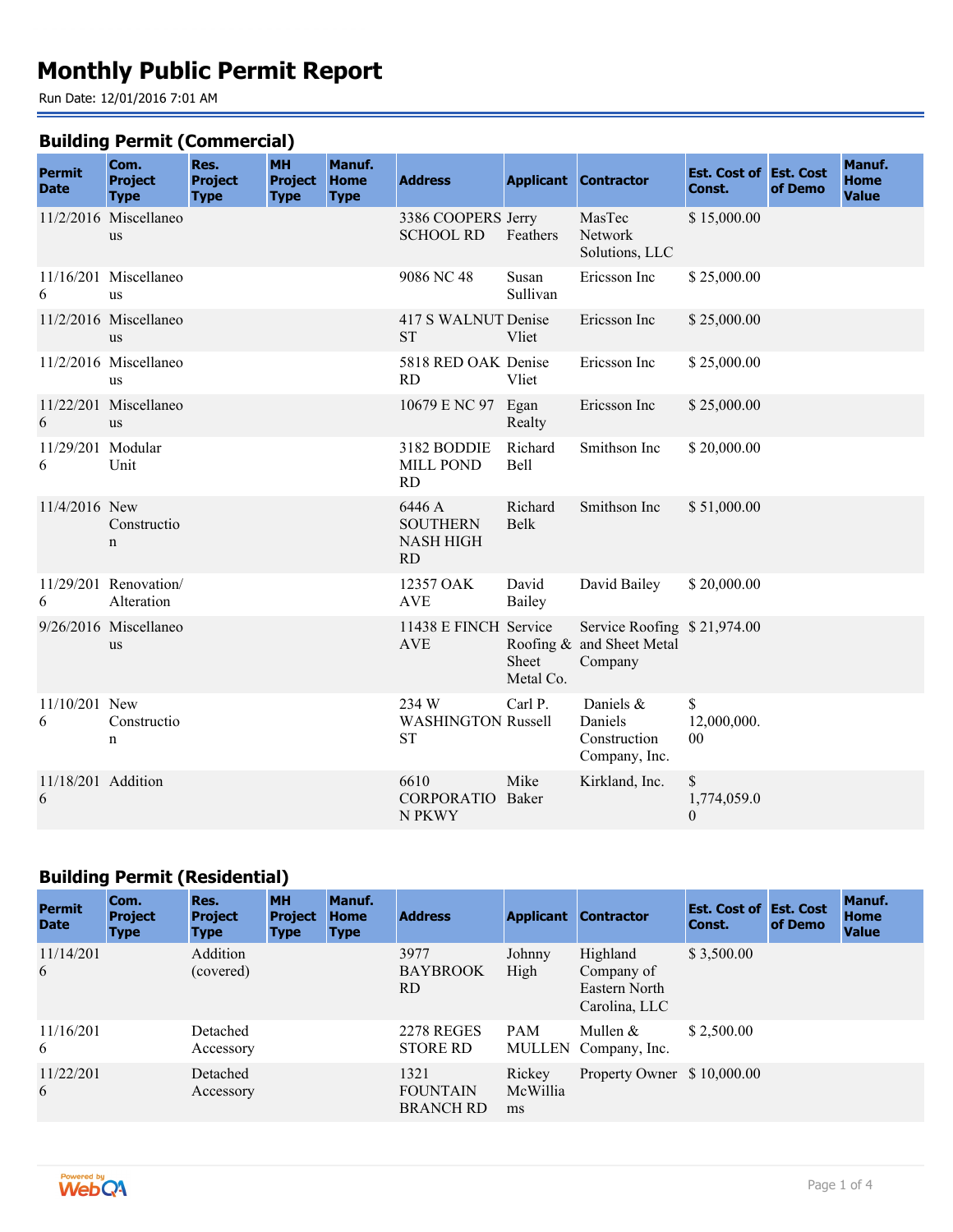## **Building Permit (Residential)**

| <b>Permit</b><br><b>Date</b> | Com.<br><b>Project</b><br><b>Type</b> | Res.<br><b>Project</b><br><b>Type</b> | <b>MH</b><br><b>Project</b><br><b>Type</b> | Manuf.<br><b>Home</b><br><b>Type</b> | <b>Address</b>                                  |                                | <b>Applicant Contractor</b>                    | <b>Est. Cost of Est. Cost</b><br>Const. | of Demo | Manuf.<br><b>Home</b><br><b>Value</b> |
|------------------------------|---------------------------------------|---------------------------------------|--------------------------------------------|--------------------------------------|-------------------------------------------------|--------------------------------|------------------------------------------------|-----------------------------------------|---------|---------------------------------------|
| 11/22/201<br>6               |                                       | Detached<br>Accessory                 |                                            |                                      | 7338<br><b>VAUGHAN</b><br><b>CHAPEL RD</b>      | Isidro<br>Leon                 | Property Owner \$45,000.00                     |                                         |         |                                       |
| 11/21/201<br>6               |                                       | New Single<br>Family                  |                                            |                                      | 5581 HOPKINS Jorge<br><b>RD</b>                 | Pacheco                        | Property Owner \$28,500.00                     |                                         |         |                                       |
| 11/21/201<br>6               |                                       | Detached<br>Accessory                 |                                            |                                      | <b>5508 EASON</b><br>CT                         | Thomas<br>Glen<br>Duncan       | Property Owner \$5,265.21                      |                                         |         |                                       |
| 11/7/2016                    |                                       | Detached<br>Accessory                 |                                            |                                      | <b>RD</b>                                       | H<br><b>CHAPPEL</b><br>L       | 1173 WOMBLE TIM/BET Property Owner \$25,000.00 |                                         |         |                                       |
| 11/1/2016                    |                                       | Addition<br>(covered)                 |                                            |                                      | 2610 WALNUT Harry<br>LN                         | Hufford                        | Property Owner \$8,000.00                      |                                         |         |                                       |
| 11/1/2016                    |                                       | Addition<br>(covered)                 |                                            |                                      | 1623 W<br>HILLIARDSTO Taylor<br>N <sub>RD</sub> | Rufus E.                       | Property Owner \$7,342.00                      |                                         |         |                                       |
| 11/1/2016                    |                                       | Addition<br>(covered)                 |                                            |                                      | 7119<br><b>BITTERROOT</b><br><b>RD</b>          | Gary<br>Garrett                | Property Owner \$9,000.00                      |                                         |         |                                       |
| 11/16/201<br>6               |                                       | Addition<br>(covered)                 |                                            |                                      | 13428 COOPER DAVID<br><b>RD</b>                 | <b>POLAND</b>                  | Property Owner \$30,000.00                     |                                         |         |                                       |
| 11/16/201<br>6               |                                       | Miscellane<br>ous                     |                                            |                                      | 14870 NC 43                                     | James A.<br>Richardso<br>n     | Property Owner \$ 0.00                         |                                         |         |                                       |
| 11/16/201<br>6               |                                       | Renovation<br>/Alteration             |                                            |                                      | 6212 WATERS Richard<br><b>EDGE DR</b>           | Wilson                         | Property Owner \$10,000.00                     |                                         |         |                                       |
| 11/3/2016                    |                                       | New Single<br>Family                  |                                            |                                      | 2601 SWEET<br><b>BAY RD</b>                     | Joe<br>Anthony                 | Four Seasons<br>Contractors,<br><b>LLC</b>     | \$<br>180,000.00                        |         |                                       |
| 11/21/201<br>6               |                                       | Addition<br>(covered)                 |                                            |                                      | 1876<br><b>KINGFISHER</b><br>СI                 | Joe<br>Anthony                 | Four Seasons<br>Contractors,<br><b>LLC</b>     | \$6,000.00                              |         |                                       |
| 11/22/201<br>6               |                                       | New Single<br>Family                  |                                            |                                      | 3919<br><b>MIDDLETON</b><br>DR                  | Joe<br>Anthony                 | Four Seasons<br>Contractors,<br><b>LLC</b>     | \$<br>180,000.00                        |         |                                       |
| 11/16/201<br>6               |                                       | New Single<br>Family                  |                                            |                                      | 4485<br><b>ADOLPHUS T</b><br><b>BOONE RD</b>    | Joe<br>Anthony                 | Four Seasons<br>Contractors,<br><b>LLC</b>     | $\mathbb S$<br>160,000.00               |         |                                       |
| 11/14/201<br>6               |                                       | Addition<br>(covered)                 |                                            |                                      | 7335 RED RD                                     | Richard<br>Calvin<br>Davenport | Calvin<br>Davenport Inc.                       | \$98,000.00                             |         |                                       |
| 11/4/2016                    |                                       | Repair                                |                                            |                                      | 110 CIRCLE<br>DR                                | <b>MILLS</b>                   | ERADER Erader Mills                            | \$15,000.00                             |         |                                       |
| 11/15/201<br>6               |                                       | Miscellane<br>ous                     |                                            |                                      | 5704<br>WILLARD LN                              | Danny<br>Townsend              | Sears Home<br>Improvement<br>Products, Inc.    | \$15,348.00                             |         |                                       |

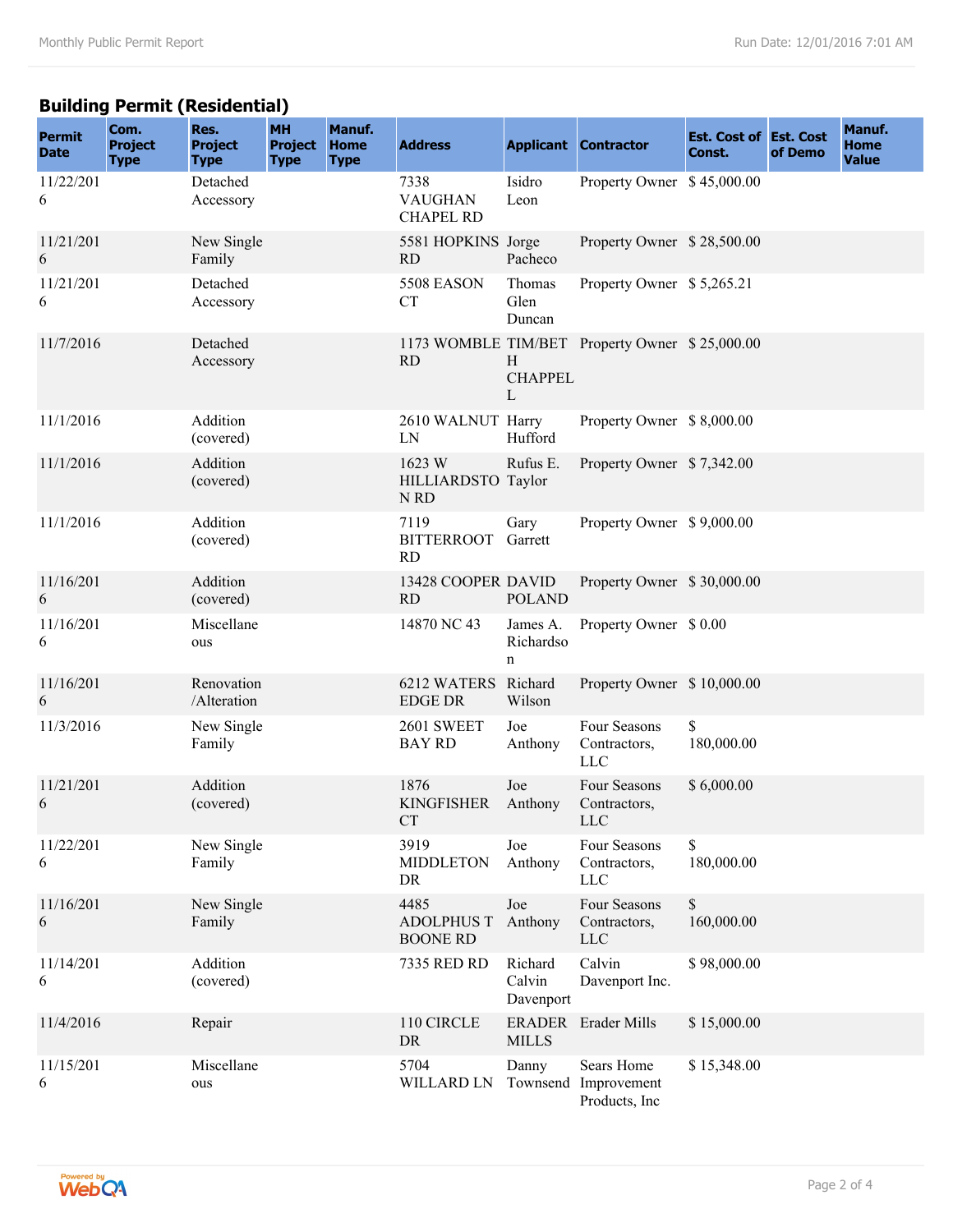## **Building Permit (Residential)**

| <b>Permit</b><br><b>Date</b> | Com.<br><b>Project</b><br><b>Type</b> | Res.<br><b>Project</b><br><b>Type</b> | <b>MH</b><br><b>Project</b><br><b>Type</b> | Manuf.<br><b>Home</b><br><b>Type</b> | <b>Address</b>                                         |                                       | <b>Applicant Contractor</b>              | <b>Est. Cost of Est. Cost</b><br>Const. | of Demo | Manuf.<br><b>Home</b><br><b>Value</b> |
|------------------------------|---------------------------------------|---------------------------------------|--------------------------------------------|--------------------------------------|--------------------------------------------------------|---------------------------------------|------------------------------------------|-----------------------------------------|---------|---------------------------------------|
| 11/4/2016                    |                                       | New Single<br>Family                  |                                            |                                      | 1665 BARNES David<br>HILL CHURCH Williams<br><b>RD</b> |                                       | Williams Pointe \$<br>Partners           | 110,000.00                              |         |                                       |
| 11/23/201<br>6               |                                       | Repair                                |                                            |                                      | <b>6320 RACE</b><br><b>TRACK RD</b>                    | Beulah<br>Matthews                    | Occupant                                 | \$5,000.00                              |         |                                       |
| 11/16/201<br>6               |                                       | New Single<br>Family                  |                                            |                                      | 5564 MINNIE<br><b>TRL</b>                              | <b>Bobby</b><br>Milton<br>Connie, Sr. | <b>Bobby Milton</b><br>Connie, Sr.       | \$<br>180,000.00                        |         |                                       |
| 11/15/201<br>6               |                                       | New Single<br>Family                  |                                            |                                      | 10387<br><b>CHESTNUT</b><br><b>RIDGE RD</b>            |                                       | Ted Daniel Ted S. Daniel                 | \$65,000.00                             |         |                                       |
| 11/1/2016                    |                                       | New Single<br>Family                  |                                            |                                      | 302 AUBREI<br><b>CT</b>                                | Todd<br>Spkies                        | <b>Todd Spikes</b>                       | \$65,000.00                             |         |                                       |
| 11/1/2016                    |                                       | New Single<br>Family                  |                                            |                                      | 304 AUBREI<br><b>CT</b>                                | Todd<br>Spikes                        | <b>Todd Spikes</b>                       | \$65,000.00                             |         |                                       |
| 11/1/2016                    |                                       | New Single<br>Family                  |                                            |                                      | 305 AUBREI<br><b>CT</b>                                | Todd<br>Spikes                        | <b>Todd Spikes</b>                       | \$65,000.00                             |         |                                       |
| 11/1/2016                    |                                       | New Single<br>Family                  |                                            |                                      | 307 AUBREI<br><b>CT</b>                                | Todd<br>Spikes                        | <b>Todd Spikes</b>                       | \$65,000.00                             |         |                                       |
| 11/21/201<br>6               |                                       | Repair                                |                                            |                                      | 11908<br><b>STRAIGHT</b><br><b>GATE RD</b>             | <b>JOHN</b><br>LINDSEY Repair &       | Awe-Home<br>Construction                 | \$20,000.00                             |         |                                       |
| 11/22/201<br>6               |                                       | Addition<br>(covered)                 |                                            |                                      | 4161 N OLD<br><b>CARRIAGE RD Smith</b>                 | Mike                                  | Smith<br>Construction<br>Inc, Mike       | \$8,500.00                              |         |                                       |
| 11/1/2016                    |                                       | Addition<br>(covered)                 |                                            |                                      | <b>3039 BONES</b><br><b>ACRES CT</b>                   | Josh<br>Pridegen                      | Carolina<br>Structural, LLC              | \$13,000.00                             |         |                                       |
| 11/9/2016                    |                                       | Addition<br>(covered)                 |                                            |                                      | 3581 S<br><b>BROWNTOWN Williams</b><br>RD              | Voudia                                | Carolina<br>Structural, LLC              | \$5,026.00                              |         |                                       |
| 11/16/201<br>6               |                                       | Addition<br>(covered)                 |                                            |                                      | 2387 A<br>WOMBLE RD                                    | James D.<br>Miller                    | J D Miller<br>Construction               | \$83,000.00                             |         |                                       |
| 11/17/201<br>6               |                                       | Addition<br>(covered)                 |                                            |                                      | 2544<br>TANBARK DR Mogilnicki                          | Victor                                | Patio Enclosures \$39,000.00             |                                         |         |                                       |
| 11/21/201<br>6               |                                       | Detached<br>Accessory                 |                                            |                                      | 314 SIXTH ST FRANK                                     | N                                     | 64<br>HARRISO MARKETPLAC<br>Е            | \$6,314.09                              |         |                                       |
| 11/21/201<br>6               |                                       | Addition<br>(covered)                 |                                            |                                      | 3554<br>CARRIAGE<br><b>FARM RD</b>                     | L<br><b>STEWAR</b><br>T               | <b>CARROL</b> Stewart Home<br>Remodeling | \$19,900.00                             |         |                                       |
| 11/22/201<br>6               |                                       | Addition<br>(covered)                 |                                            |                                      | 1452<br>STALLION RD Gustavson LLC                      | Lisa                                  | Dream Spaces                             | \$29,264.00                             |         |                                       |

### **Manufactured Home Permit**

| <b>Permit</b><br><b>Date</b> | Com.<br><b>Project</b><br><b>Type</b> | Res.<br><b>Project</b><br>Type | <b>MH</b><br><b>Project Home</b><br><b>Type</b> | Manuf.<br><b>Type</b> | <b>Address</b> | <b>Applicant Contractor</b> | <b>Est. Cost of Est. Cost</b><br><b>Const.</b> | of Demo | Manuf.<br><b>Home</b><br><b>Value</b> |
|------------------------------|---------------------------------------|--------------------------------|-------------------------------------------------|-----------------------|----------------|-----------------------------|------------------------------------------------|---------|---------------------------------------|
|                              |                                       |                                |                                                 |                       |                |                             |                                                |         |                                       |
| Powered bu                   |                                       |                                |                                                 |                       |                |                             |                                                |         |                                       |